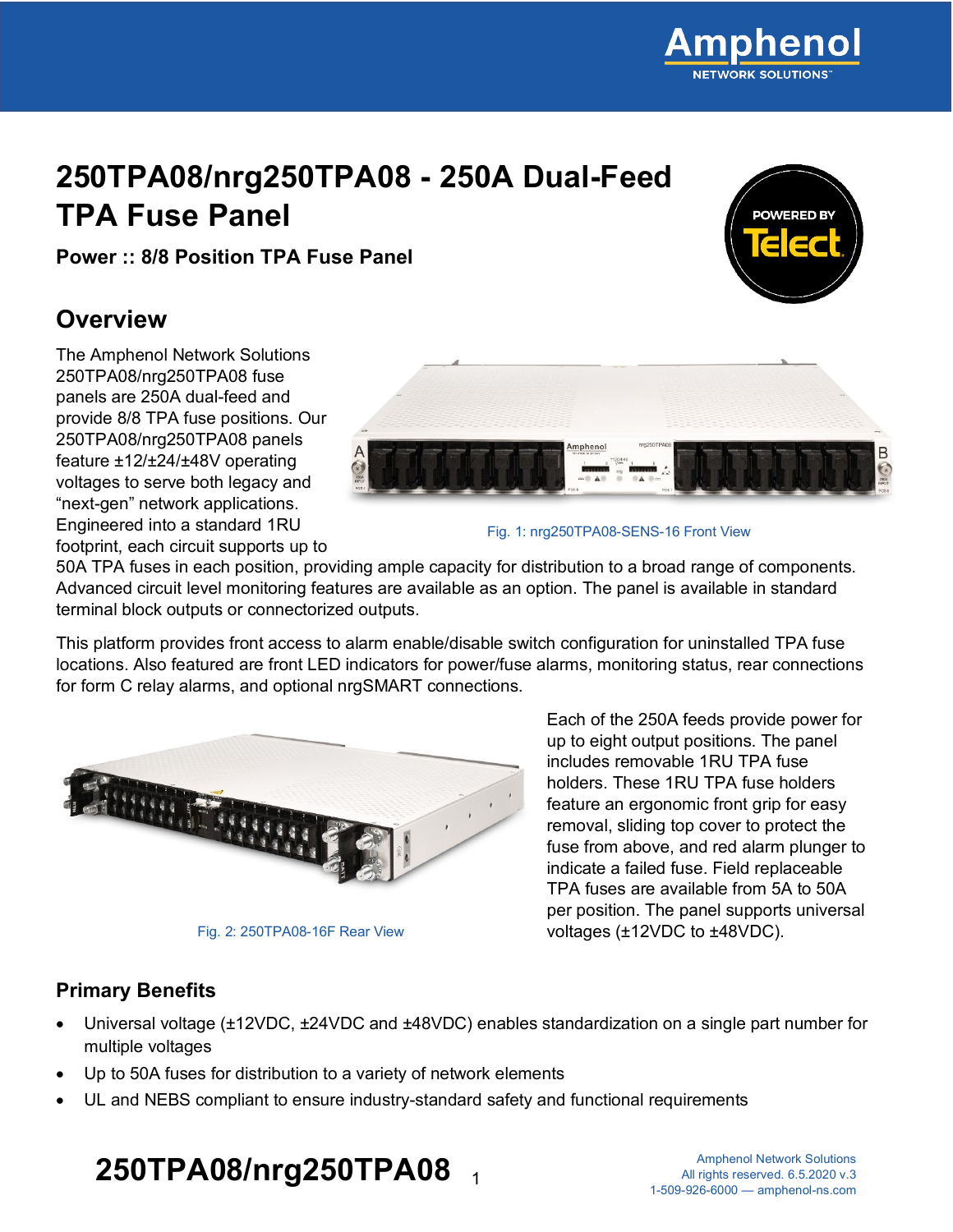

- Form C relay contacts provide reliable alarm connections
- Integrated designation card holder for simple circuit identification
- Fail alarm LEDs indicate fuse and power failures
- Clear, flame-retardant polycarbonate cover (94V-0) protects input and output power connections and wiring from damage
- Either vertical feed inputs and staggered output terminal blocks to facilitate waterfall cable management, horizontal feed inputs and output connectors that speed-up installation and allow cables to exit straight back from the panel, or vertical feed inputs and output connectors that allow input cables to be routed directly from above and speed up installation of outputs
- Optional Individual Circuit Monitoring provides high accuracy, 100% passive monitoring
- Collect voltage and current for both feed and output circuit
- Collect temperature using optional nrgTEMP probes

#### **Applications**

- **Wireless**
- Central office
- Co-location
- Remote sites
- Secondary distribution



Fig. 3: nrg250TPA08-C-16F Rear View

#### **Ordering Information**

| TPA Fuse Panel:                                                                             | <b>Part Number:</b>     |
|---------------------------------------------------------------------------------------------|-------------------------|
| 250A Dual-Feed, 8/8 Panel, Vertical Inputs, Output Terminal Blocks                          | 250TPA08-16F            |
| 250A Dual-Feed, 8/8 Panel, Horizontal Inputs, Connectorized Outputs, Standard Tie Bar       | 250TPA08-C-16F          |
| (Connectors purchased separately)                                                           |                         |
| 250A Dual-Feed, 8/8 Panel, Vertical Inputs, Connectorized Outputs (Tie Bar and Connectors   | 250TPA08-SC-16F         |
| purchased separately)                                                                       |                         |
| nrgSMART Circuit Monitoring, 250A Dual-Feed, 8/8 Panel, Vertical Inputs, Output Terminal    | nrg250TPA08-16F         |
| <b>Blocks</b>                                                                               |                         |
| nrgSMART Circuit Monitoring, Controller, 250A Dual-Feed, 8/8 Panel, Vertical Inputs, Output | nrg250TPA08-CTRL-16F    |
| <b>Terminal Blocks</b>                                                                      |                         |
| nrgSMART Circuit Monitoring, Sensor, 250A Dual-Feed, 8/8 Panel, Vertical Inputs, Output     | nrg250TPA08-SENS-16F    |
| <b>Terminal Blocks</b>                                                                      |                         |
| nrgSMART Circuit Monitoring, 250A Dual-Feed, 8/8 Panel, Horizontal Inputs, Connectorized    | nrg250TPA08-C-16F       |
| Outputs, Standard Tie Bar (Connectors purchased separately)                                 |                         |
| nrgSMART Circuit Monitoring, Controller, 250A Dual-Feed, 8/8 Panel, Horizontal Inputs,      | nrq250TPA08-CTRL-C-16F  |
| Connectorized Outputs, Standard Tie Bar (Connectors purchased separately)                   |                         |
| nrgSMART Circuit Monitoring, Sensor, 250A Dual-Feed, 8/8 Panel, Horizontal Inputs,          | nrg250TPA08-SENS-C-16F  |
| Connectorized Outputs, Standard Tie Bar (Connectors purchased separately)                   |                         |
| nrgSMART Circuit Monitoring, Controller, 250A Dual-Feed, 8/8 Panel, Vertical Inputs,        | nrg250TPA08-CTRL-SC-16F |
| Connectorized Outputs (Tie Bar and Connectors purchased separately)                         |                         |
| nrgSMART Circuit Monitoring, Sensor, 250A Dual-Feed, 8/8 Panel, Vertical Inputs,            | nrg250TPA08-SENS-SC-16F |
| Connectorized Outputs (Tie Bar and Connectors purchased separately)                         |                         |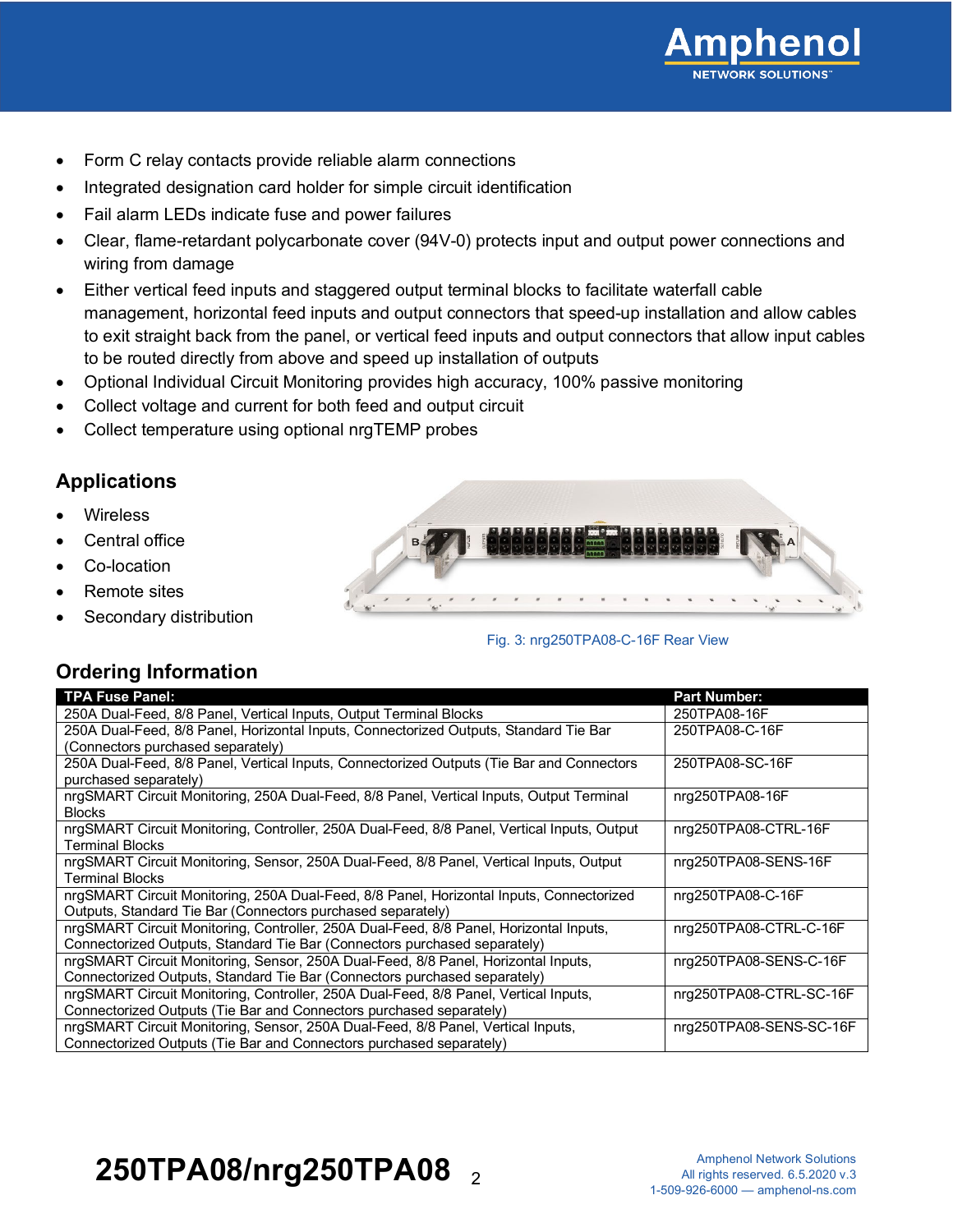

| <b>Accessories (Purchased Separately):</b>                                            | <b>Part Number:</b> |
|---------------------------------------------------------------------------------------|---------------------|
| Blanking Cover: Single, covers unused fuse holder or breaker positions                | 150203+03           |
| 4 Post Mounting Bracket Kit: 22"-36" Brackets, Mounting Hardware                      | 307622              |
| (requires Tie Bar, -C Versions only)                                                  |                     |
| Tie Bar Kit: Connectorized, Rear Mount Tie Bar, Mounting Hardware (-SC Versions only) | 307661              |
| nrgSMART Temperature Sensor, ACC, 6ft                                                 | nrgTemp             |
| <b>Replacement Components:</b>                                                        | <b>Part Number:</b> |
| Replaceable Alarm Card                                                                | 307608              |
| Replaceable Alarm Card, nrgSMART                                                      | 307710              |
| Replaceable Controller Board, nrgSMART                                                | 400822              |
| Replaceable Sensor Board, nrgSMART                                                    | 307607              |
| 1RU TPA Fuse Holder                                                                   | 307492              |
| 19" Mounting Bracket Kit: 2x 19" Brackets, Mounting Hardware                          | PMTG19              |
| 23" Mounting Bracket Kit: 2x 23" Brackets, Mounting Hardware                          | PMTG23              |
| <b>Connectors (Purchased Separately):</b>                                             | <b>Part Number:</b> |
| P40 Connector Kit: TPA, 8-6 AWG, Plug, Retainer, 2x Contacts                          | 150326              |
| P40 Connector Kit: TPA, 12-10 AWG, Plug, Retainer, 2x Contacts                        | 150325              |
| P40 Replaceable Contact: TPA, 8-6 AWG, Single Contact                                 | 150333              |
| P40 Replaceable Contact: TPA, 12-10 AWG, Single Contact                               | 150334              |
| Crimp Tool: 14-6 AWG, Daniels, M300BT                                                 | 150793              |
| Crimp Tool Locator: Universal, Daniels, UH2-5                                         | 150794              |
| Contact Removal Tool: P40 Connector                                                   | 150797              |
| <b>TPA Fuses:</b>                                                                     | <b>Part Number:</b> |
| 5A, 170VDC                                                                            | 124818              |
| 10A. 170VDC                                                                           | 124819              |
| 15A, 170VDC                                                                           | 124820              |
| 20A, 170VDC                                                                           | 124821              |
| 25A. 170VDC                                                                           | 125244              |
| 30A, 170VDC                                                                           | 122734              |
| 40A. 170VDC                                                                           | 122738              |
| 50A, 170VDC                                                                           | 122739              |

### **Specifications**

| Inputs:                                                 | <b>Specifications:</b>                                                                           |
|---------------------------------------------------------|--------------------------------------------------------------------------------------------------|
| Voltage range (nominal voltage)                         | ±12VDC, ±24VDC and ±48VDC                                                                        |
| Max. input load rating                                  | 250A @ 45°C per panel (De-rated to 180A @ 65°C)                                                  |
| Short circuit withstand rating                          | 5000A                                                                                            |
| Nominal power loss at full load                         | Less than 45W per side $@12,000W$ full load per side (250A x 48V);                               |
|                                                         | 250A @ 45°C per panel                                                                            |
| Percentage of full power dissipation at nominal voltage | Less than $0.5\%$                                                                                |
| Max. input interrupt device                             | 125% of panel rating (for 250A rated feeds)                                                      |
| Optional (Standard and -SC versions): Vertical input    | Two pairs of $\frac{3}{8}$ -16 studs on 1" centers per terminal [max. lug width of               |
| terminal studs (with Keps nuts and flat washers) for    | 1.15" (29.2 mm)]. Torque nut (using $\frac{9}{16}$ " or 15 mm socket) to 150 in/lb.              |
| dual-hole compression lugs                              | (∼17 N•m), max.                                                                                  |
| Optional (-C Versions): Horizontal input terminal       | Two pairs of $\frac{3}{8}$ " holes on $\frac{5}{8}$ "-1" centers per terminal [max. lug width of |
| landings (with Keps nuts, flat washers, and bolts) for  | 1.5" (38.1 mm)]. Torque bolt and nut (using $\frac{9}{16}$ " or 15 mm sockets) to                |
| dual-hole compression lugs                              | 150 in/lb. (~17 N•m), max.                                                                       |
| Input wire size                                         | 2/0 AWG to 350 MCM                                                                               |
| Grounding:                                              | <b>Specifications:</b>                                                                           |
| Earth GND terminal bolts (with spring washers and flat  | Three sets of $\frac{1}{4}$ -20 threaded holes on $\frac{5}{8}$ " centers. [max. lug width of    |
| washers) for dual-hole compression lug                  | .50" (12.7 mm)]. Torque bolts (using $7/_{16}$ " or 12 mm socket) to 50 in/lb.                   |
|                                                         | (5.5 N•m), max.                                                                                  |
| Ground wire size                                        | #14 AWG to #4 AWG                                                                                |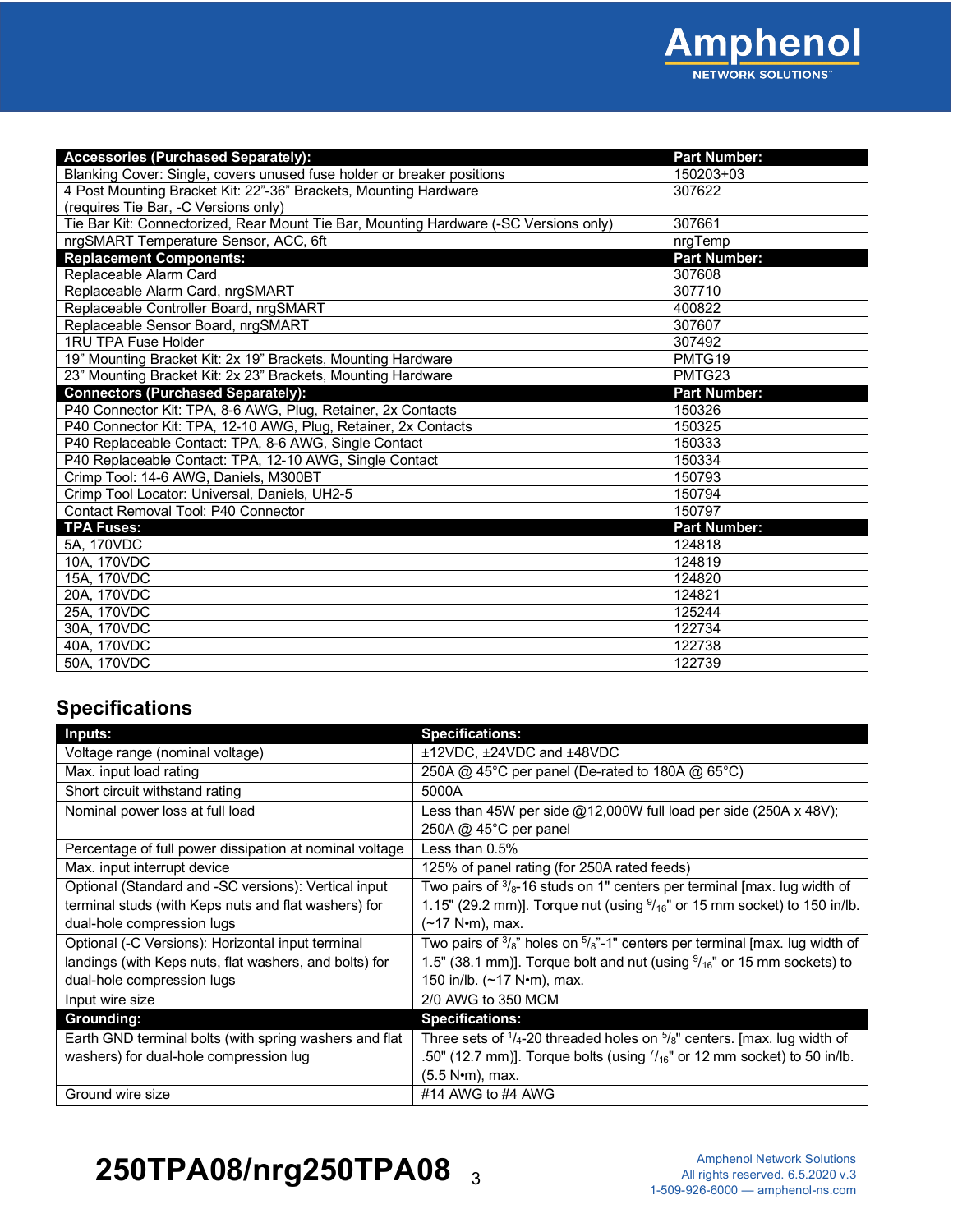

| <b>Outputs:</b>                                         |         | <b>Specifications:</b>                                                |
|---------------------------------------------------------|---------|-----------------------------------------------------------------------|
| Output TPA fuse                                         |         | 50A                                                                   |
| Output load                                             |         | 40A continuous                                                        |
| Minimum short circuit interrupt rating                  |         | 5000A                                                                 |
| Optional (Standard Versions): Terminal blocks, single-  |         | 16, #10-32 screws [max. lug width of .50" (12.7)]. Torque screw to 20 |
| hole compression lugs                                   |         | in/lb. (2.3 N•m), max.                                                |
| Optional (Standard Versions): Output wire size, single- |         | #14 AWG to #4 AWG                                                     |
| hole compression lug                                    |         |                                                                       |
| Optional (-C and -SC Versions): Connectors              |         | 16, P40 connector plugs, latching, safe touch                         |
| (purchased separately)                                  |         |                                                                       |
| Optional (-C and -SC Versions): Output wire size,       |         | #12 AWG to #6 AWG                                                     |
| connectors                                              |         |                                                                       |
| <b>TPA</b> fuses                                        |         | Cooper Bussmann                                                       |
| Alarms:                                                 |         | <b>Specifications:</b>                                                |
| Alarm relay contacts                                    |         | 2A @ 30 VDC; 0.6A @ 60 VDC                                            |
| Max. alarm card power rating                            |         | @12V: 18mA (0.22W) @24V: 20mA (0.48W); @48V: 30mA (1.44W)             |
| Alarm wire size                                         |         | #24 AWG, typical (#26 to #20 AWG)                                     |
| Terminals                                               |         | Wire wrap or mates with TE Connectivity 3-640428-3                    |
| <b>Dimensions:</b>                                      |         | <b>Specifications:</b>                                                |
| 250TPA08/nrg250TPA08                                    | Height: | $1.75$ " (44 mm)                                                      |
|                                                         | Depth:  | 13.5" (344 mm)                                                        |
|                                                         | Width:  | 17.0" (432 mm) without brackets                                       |
|                                                         |         | 19" and 23" brackets included with panel                              |
|                                                         |         |                                                                       |
| 250TPA08-C/nrg250TPA08-C                                | Height: | $1.75$ " (44 mm)                                                      |
|                                                         | Depth:  | 18.7" (475 mm) without tie bar                                        |
|                                                         |         | 21.9" (557 mm) with tie bar                                           |
|                                                         | Width:  | 17.0" (432 mm) without brackets                                       |
|                                                         |         | 19" and 23" brackets included with panel                              |
|                                                         |         | Tie bar included with panel                                           |
|                                                         |         | Cable-end connectors not included with panel                          |
|                                                         |         |                                                                       |
| 250TPA08-SC/nrg250TPA08-SC                              | Height: | $1.75$ " (44 mm)                                                      |
|                                                         | Depth:  | 13.5" (344 mm) without tie bar                                        |
|                                                         |         | 17.0" (432mm) with tie bar                                            |
|                                                         | Width   | 17.0" (432 mm) without brackets                                       |
|                                                         |         | 19" and 23" brackets included with panel                              |
|                                                         |         | Tie bar and cable-end connectors not included with panel              |
| <b>Compliance:</b>                                      |         | <b>Specifications:</b>                                                |
| UL                                                      |         | Listed                                                                |
| <b>NEBS</b>                                             |         | Level 3                                                               |
| <b>Voltage Sensor (nrgSMART model only):</b>            |         | <b>Specifications:</b>                                                |
| Sensor accuracy                                         |         | -19.99 to +19.99V: $\pm$ 0.3V                                         |
|                                                         |         | -20V to -60V: $\pm$ 0.1V                                              |
|                                                         |         | +20V to +60V: ± 0.1V                                                  |
| Voltage measurement range                               |         | -60 to +60 VDC                                                        |
| NOTE:                                                   |         |                                                                       |
|                                                         |         |                                                                       |

• Voltage measurement may be slightly different than at input terminal blocks due to the voltage drop within the panel.

• Sensors are factory calibrated and do not require user adjustment.